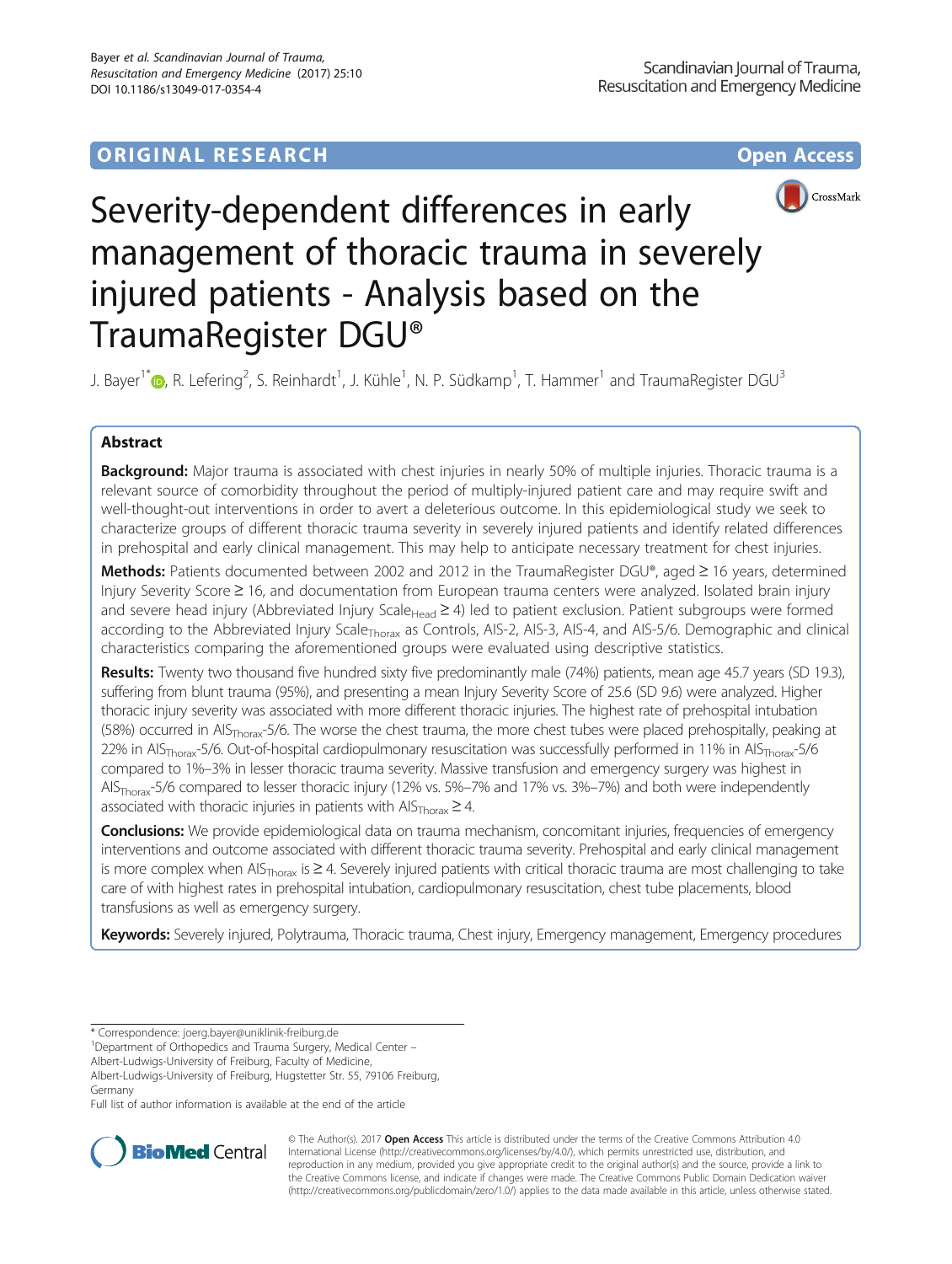## Background

The percentage of patients with major trauma suffering from associated chest injuries is nearly 50% [[1](#page-8-0)]. Multipletrauma is often associated with traumatic lung injury of different severity [\[2\]](#page-8-0), where the reported mortality of chest trauma can be as high as 60% [\[3](#page-8-0)]. Severe blunt thoracic trauma leads to contusions or lacerations of lung tissue, intrapulmonary bleeding, and alveolar collapse which impair pulmonary function. Additionally, respiratory function is compromised by increasing respiratory labor caused by reduced pulmonary compliance or thoracic wall instability and the impaired perfusion/ventilation relationship [[4](#page-8-0)–[6](#page-8-0)]. In the end, this complex pathophysiology can result in hypoxia, often necessitating endotracheal intubation [[7\]](#page-8-0). A recent chest wall trauma scoring system sought to predict which patients are more likely to require mechanical ventilation and require prolonged care as well as those with a higher mortality risk [[7](#page-8-0)]. However, this scoring system collects no information on concomitant injuries. Besides pulmonary failure as a major contributor to morbidity and mortality in trauma patients [[8](#page-8-0)], brain death and hemorrhagic shock were major causes of early deaths in injured patients sustaining rib fractures [\[9](#page-8-0)]. A serious consequence of chest trauma is a pneumothorax, that can quickly become life-threatening e.g., when tension pneumothorax develops, and require immediate treatment. The published rate of pneumothorax in major trauma patients is 20.6%, and 15% of those patients experienced chest decompression [[10\]](#page-8-0).

In summary, chest trauma itself is the cause of considerable morbidity and may require swift and well-thought-out interventions in order to avert a deleterious outcome [\[11](#page-8-0)]. Of the deaths of severely injured patients, 20%–25% are attributed to chest injury [\[12, 13](#page-8-0)]. Thus, the combination of thoracic trauma with other serious injuries complicates already demanding patient care.

Those findings led us in this study to characterize severely injured patients with different thoracic trauma severity to identify thoracic trauma-related differences in preclinical and early clinical management. With this information, we aim to enrich our knowledge on what to expect when treating severely injured patients with serious thoracic trauma and to facilitate anticipating necessary treatment for chest injuries.

#### Methods

#### Database

The TraumaRegister DGU® of the German Trauma Society (Deutsche Gesellschaft für Unfallchirurgie, DGU) was established in 1993. The aim of this multicenter database is the anonymized and standardized documentation of severely injured patients.

Data are collected prospectively in four consecutive time phases from the site of the accident until discharge from hospital: A) pre-hospital phase, B) emergency room and initial surgery, C) intensive care unit (ICU) and D) discharge. Documentation includes detailed information on demographics, injury pattern, comorbidities, pre-and in-hospital management, course on ICU, and relevant laboratory findings including data on transfusion and each individual's outcome. The inclusion criterion is admission to hospital via the emergency room with subsequent ICU care or reaching the hospital with vital signs and dying before ICU admission.

The infrastructure for the documentation, data management and data analysis is provided by AUC – Academy for Trauma Surgery (AUC – Akademie der Unfallchirurgie GmbH), a company affiliated with the German Trauma Society. The scientific leadership is provided by the Committee on Emergency Medicine, Intensive Care and Trauma Management (Sektion NIS) of the German Trauma Society. The participating hospitals submit their data anonymously to a central database via a web-based application. Scientific data analysis is approved according to a peer review procedure established by Sektion NIS.

The participating hospitals are primarily located in Germany (90%), but a rising number of hospitals in other countries is contributing data as well (at the moment Austria, Belgium, China, Finland, Luxemburg, Slovenia, Switzerland, The Netherlands and United Arab Emirates). Currently approx. 35,000 cases from more than 600 hospitals have been entered into the database per year.

Participation in TR-DGU is voluntary. For hospitals associated with TraumaNetzwerk DGU®, however, the entry of at least a basic dataset is obligatory for reasons of quality assurance. In this basic dataset some variables do not have to be reported (e.g., prehospital use of catecholamines, emergency or early surgery during early clinical management, chest tube placement).

#### Patient selection

Patients documented between 2002 and 2012 in the TR-DGU were analyzed for eligibility. Patient selection was carried out according to the following criteria:

(1) online documentation of European trauma centers, (2) age  $\geq$  16 years, (3) ISS  $\geq$  16, (4) exclusion of isolated brain injuries, and (5) exclusion of severe head injury defined as  $\text{AIS}_{\text{Head}} \geq 4$ . Injuries were graded according to the 2005 version of the Abbreviated Injury Scale (AIS) [[14\]](#page-8-0), and the Injury Severity Score (ISS) was calculated as described [\[15](#page-8-0)]. While the ISS is calculated from the three worst- affected body regions as the sum of squares of the respective AIS severity levels, the New ISS (NISS) is calculated similarly, but instead of indicating their location, the three worst injuries enter the equation irrespective of location [\[15](#page-8-0), [16](#page-8-0)].

Patient subgroups were defined according to the chest injury severity ( $\text{AIS}_{\text{Thorax}}$ ). The first group consisted of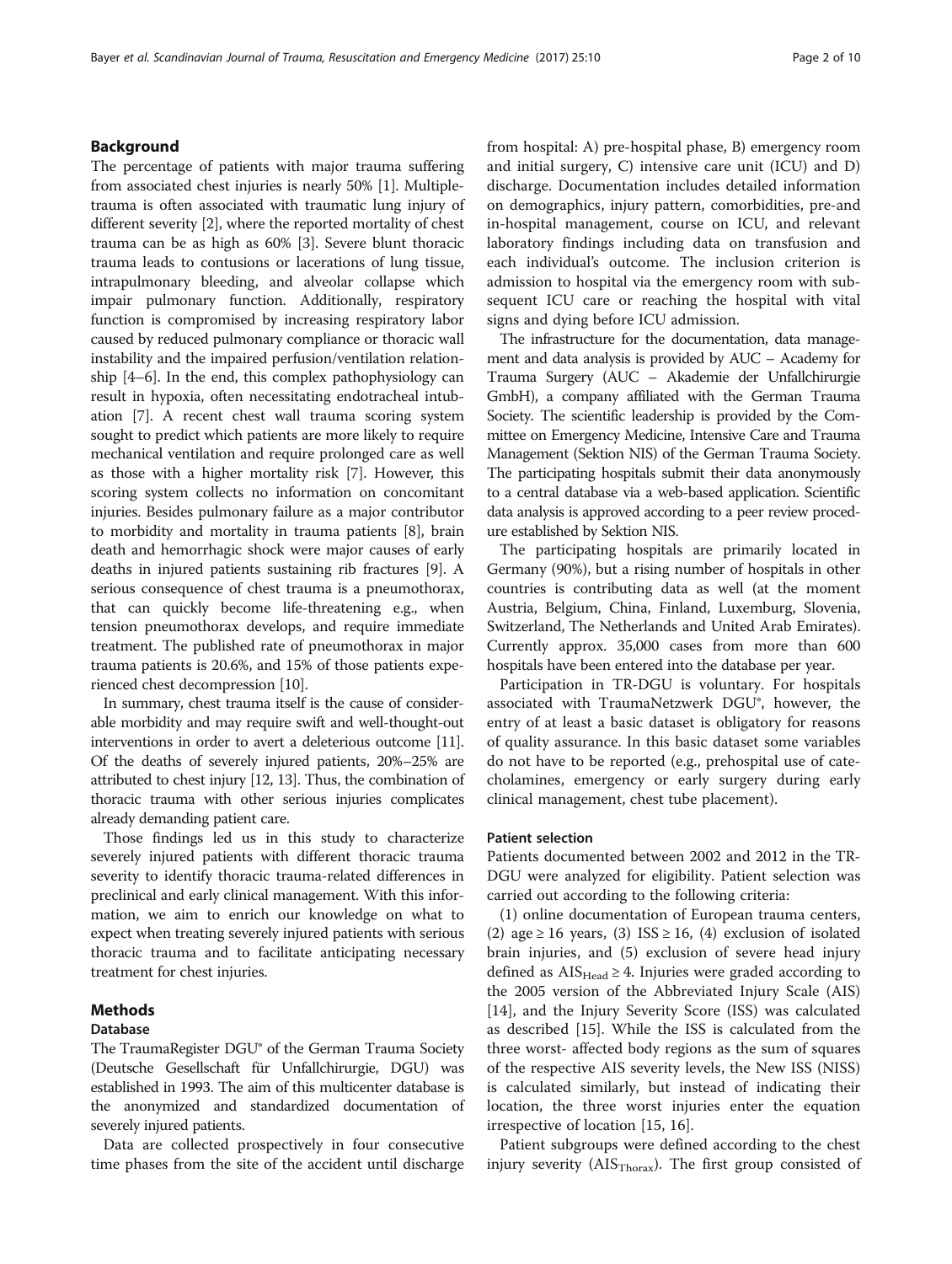patients with no relevant thoracic injuries  $(AIS<sub>Thorax</sub> = 0$ or 1), serving as a control group ("controls"). Group AIS-2 consisted of patients with  $\text{AIS}_{\text{Thoray}} = 2$ . Group AIS-3 consisted of patients with  $\text{AIS}_{\text{Thoray}} = 3$ . Group AIS-4 consisted of patients with  $\text{AIS}_{\text{Thorax}} = 4$ . Group AIS-5/6 consisted of patients with  $\text{AIS}_{\text{Thorax}} = 5$  and 6, comprising the highest severity of chest trauma.

 $\text{AIS}_{\text{Thorax}}$  included all thoracic injuries coded as  $\text{AIS} =$ 4xxxxx.x [\[14\]](#page-8-0). Injuries to the thoracic spine were excluded, as these were coded with an  $AIS = 6xxxxx$ , number.

## Statistical analysis

Demographic and clinical characteristics comparing the aforementioned groups were evaluated using descriptive statistics. Continuous variables are presented as mean with standard deviation (SD), while categorical variables are presented as number of cases with percentages. The respective statistics refer to patients with valid data sets only. Therefore, the total number of patients or characteristics may sometimes vary. Data for early surgery and chest tube placement in the trauma resuscitation room are not part of the basic data set, therefore not all hospitals provide this information and patient numbers vary.

Formal statistical testing would require an initial overall test (chi-squared, analysis of variance or Kolmogoroff-Smirnov) followed by pair-wise comparisons in case of significance. The number of pair-wise tests with five subgroups would be ten per variable. Since the number of patients in the five subgroups ranges from roughly 2000 to 8000, even minor differences would attain statistical significance. The 95% confidence interval in groups with 2000 cases (or more) would be about +/− 2% (or less) in case of categorical variables, and +/− 0.025\*SD in case of continuous variables. For these reasons, we refrained from formal statistical testing, and analysis is mainly descriptive.

The influence of thoracic trauma severity on massive transfusion, cardiopulmonary resuscitation (CPR) and emergency surgery, respectively, was determined by logistic regression analysis with results reported using adjusted odds ratios (OR) and [95% confidence interval]. In this analysis, groups "AIS-2" to "AIS-5/6" were compared with "controls", adjusted for  $\text{AIS}_{\text{Head}} \geq 3$ ,  $\text{AIS}_{\text{Abdomen}} \geq 3$  and AIS $_{Extremity} \geq 3$ .

All data were analyzed using SPSS, version 22.0 (IBM Inc., Armonk, NY, USA).

The present study is in line with the publication guidelines of the TR-DGU and registered as TR-DGU project ID 2011–015.

# Results

A total of 22,565 severely injured patients, mean age 45.7 years (SD 19.3) and presenting a mean ISS of 25.6 (SD 9.6) were identified for further analysis.

Most data included in this study come from patients recorded in German trauma centers (88%), while 5% of data sets were entered from trauma centers in Austria and The Netherlands, each.

#### **Demographics**

The study group's basic characteristics are summarized in Table 1 and consist predominantly of male (74%) patients suffering from blunt trauma (95%).

Regarding the injury mechanism: the majority of patients sustained their injuries during road traffic accidents, mainly in cars ( $n = 7299$ ; 34%). All accident causes are summarized in Table [2](#page-3-0).

After on-scene patient care by professional emergency medical service personnel (EMS) including an emergency physician, patients were admitted to a Level 1 trauma

|                              | Controls        | $AIS-2$         | $AIS-3$         | AIS-4           | AIS-5/6         |
|------------------------------|-----------------|-----------------|-----------------|-----------------|-----------------|
|                              |                 |                 |                 |                 |                 |
|                              | $n = 4870$      | $n = 1973$      | $n = 8052$      | $n = 5433$      | $n = 2237$      |
| Age (years)<br>$Mean \pm SD$ | $44.2 \pm 19.6$ | $41.7 \pm 18.6$ | $45.3 \pm 19.2$ | $47.4 \pm 19.0$ | $49.3 \pm 19.1$ |
| <b>ISS</b><br>Mean $\pm$ SD  | $21.5 \pm 6.4$  | $21.4 \pm 5.9$  | $23.5 \pm 6.9$  | $28.1 \pm 9.3$  | $39.4 \pm 12.5$ |
| New ISS<br>$Mean \pm SD$     | $25.5 \pm 8.3$  | $23.5 \pm 7.4$  | $26.2 \pm 7.4$  | $33.7 \pm 9.7$  | $48.4 \pm 12.6$ |
| Males                        | 3439            | 1414            | 6009            | 4074            | 1667            |
|                              | 71%             | 72%             | 75%             | 76%             | 75%             |
| Blunt trauma                 | 4405            | 1855            | 7518            | 5028            | 1979            |
|                              | 94%             | 97%             | 97%             | 96%             | 92%             |
| Penetrating trauma           | 296             | 57              | 270             | 228             | 173             |
|                              | 6%              | 3%              | 4%              | 4%              | 8%              |

**Table 1** Basic characteristics: Groups according to the AIS<sub>Thorax</sub> (0 + 1, 2, 3, 4 and 5 + 6)

Total numbers and percentages for gender and mechanism of injury

Total numbers in gender and trauma mechanism differ from the initial group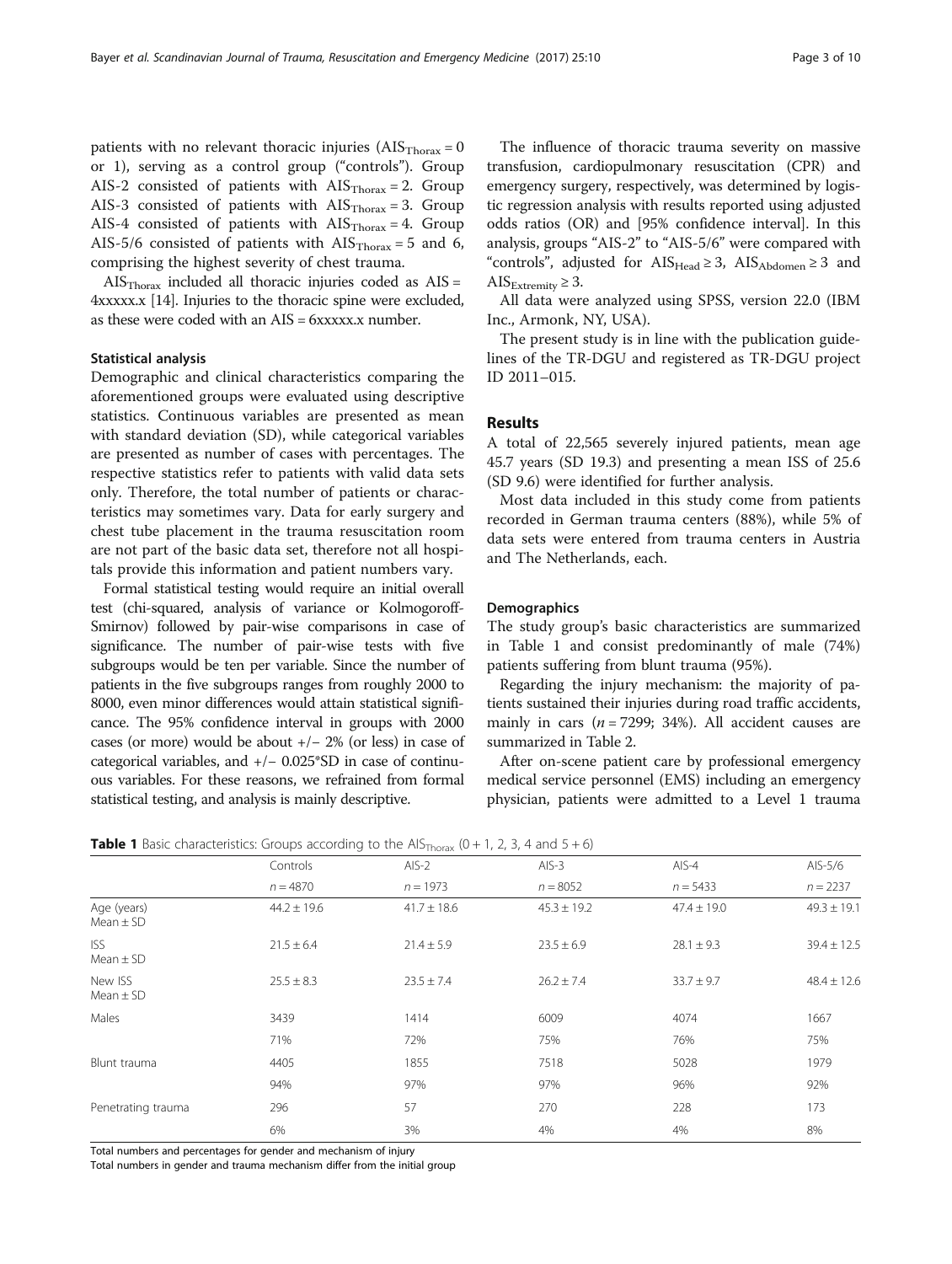<span id="page-3-0"></span>Bayer et al. Scandinavian Journal of Trauma, Resuscitation and Emergency Medicine (2017) 25:10 Page 4 of 10

|                 | Controls   | $AIS-2$    | $AIS-3$    | $AIS-4$    | AIS-5/6    |
|-----------------|------------|------------|------------|------------|------------|
|                 | $n = 4613$ | $n = 1904$ | $n = 7744$ | $n = 5225$ | $n = 2118$ |
| $TA - Car$      | 1045       | 735        | 2906       | 1847       | 766        |
|                 | 23%        | 39%        | 38%        | 35%        | 36%        |
| TA - Motorcycle | 841        | 338        | 1424       | 951        | 350        |
|                 | 18%        | 18%        | 18%        | 18%        | 17%        |
| TA - Bicycle    | 318        | 99         | 428        | 305        | 111        |
|                 | 7%         | 5%         | 6%         | 6%         | 5%         |
| TA - Pedestrian | 449        | 141        | 457        | 319        | 134        |
|                 | 10%        | 7%         | 6%         | 6%         | 6%         |
| Fall > 3 m      | 1012       | 384        | 1521       | 973        | 385        |
|                 | 22%        | 20%        | 20%        | 19%        | 18%        |
| Fall < 3 m      | 404        | 108        | 535        | 360        | 109        |
|                 | 9%         | 6%         | 7%         | 7%         | 5%         |
| Others          | 544        | 99         | 473        | 470        | 263        |
|                 | 12%        | 5%         | 6%         | 9%         | 12%        |

Table 2 Mechanism of injury: subgroups according to severity of thoracic trauma

Total number and percentage of each group are given TA traffic accident

center in 70%–75% of cases, depending on the severity of sustained chest injuries. Most of the remaining patients were taken to a Level 2 trauma center (22%–26%).

#### Injuries

When counting the thoracic injuries of individual patients, we observed a consistent increase in number of diagnoses in patients with higher thoracic injury severity (Table 3). Overall, 21% of patients with thoracic trauma were coded as having three or more different thoracic injuries. One patient was even documented having as many as ten different thoracic injuries (results do not include injuries to the thoracic spine).

Since many patients suffered from multiple-injuries, we can describe relevant concomitant injuries besides their chest trauma. We defined a relevant injury as a serious ( $AIS \ge 3$ ) injury to the respective body region.

Table 3 Numbers of different thoracic injuries: subgroups according to severity of thoracic trauma

|                                      | $AIS-2$       | $AIS-3$       | $AIS-4$       | AIS-5/6       |
|--------------------------------------|---------------|---------------|---------------|---------------|
|                                      | $n = 1973$    | $n = 8052$    | $n = 5433$    | $n = 2237$    |
| Single                               | 1637          | 4229          | 2014          | 518           |
|                                      | 83%           | 53%           | 37%           | 23%           |
| Multiple                             | 336           | 3823          | 3419          | 1719          |
|                                      | 17%           | 48%           | 63%           | 77%           |
| Mean number of<br>thoracic diagnoses | $1.20 + 0.47$ | $1.66 + 0.81$ | $1.99 + 0.98$ | $2.43 + 1.18$ |

Total number of patients with one (single) or more (multiple) thoracic injuries and percentage within the group given as well as mean number of diagnoses ± SD per group

The numbers and percentages of injuries to different body regions are listed in Table [4](#page-4-0) according to the thoracic injury severity: About 22%–29% of patients with an AIS $_{\text{Thorax}} \geq 2$  suffered from additional serious abdominal injury ( $AIS_{Abdomen} \geq 3$ ) and more than a third suffered serious injuries to their extremities  $(AIS_{Extremities} \geq 3)$ . Since we excluded patients with  $\text{AIS}_{\text{Head}} \geq 4$  in our study, serious injury  $(AIS_{Head} = 3)$  to the head occurred in 20%–33% of patients with thoracic trauma. While many patients suffered from serious injuries to multiple body regions, solely thoracic trauma occurred in between  $20\%$  (AIS<sub>Thorax</sub> = 3) and more than  $40\%$  $(AIS<sub>Thorax</sub> \ge 4).$ 

As a marker of global cerebral function, the prehospital GCS score was  $\leq 8$  in 29% of patients with an AIS $_{\text{Thorax}} \geq 5$ ; this is markedly higher than the 14%–17% of patients with an  $\text{AIS}_{\text{Thorax}} \leq 4$ . Again, patients with severe head trauma ( $AIS_{Head} \ge 4$ ) have already been excluded from both groups.

#### Prehospital management

A multitude of procedures may become necessary during prehospital treatment (Table [5\)](#page-4-0). It may be necessary to secure the airway and maintain oxygenation via endotracheal intubation or chest decompression through a tube thoracostomy in patients with thoracic trauma. Our data show that prehospital intubation was performed most frequently in severely injured patients with critical thoracic injuries (AIS $_{\text{Thorax}} \geq 5$ ), with 58% intubated before reaching the hospital.

The worse the chest trauma, the more chest tubes that were placed prehospitally, almost doubling with every increment in  $\text{AIS}_{\text{Thorax}}$  and peaking at 22% of patients undergoing tube thoracostomy with an  $\text{AIS}_{\text{Thorax}} \geq 5$ .

Patients with an  $\text{AIS}_{\text{Thorax}} \geq 4$  were more often hypotensive outside the hospital than patients with less severe thoracic injuries, resulting in increased use of catecholamines (norepinephrine, epinephrine). About 22% of patients with an  $\text{AIS}_{\text{Thorax}} = 4$  (respectively, 34% with an AIS $_{\text{Thorax}} \geq 5$ ) had a documented systolic blood pressure (BP) of initially 90 mmHg or below.

Out-of-hospital CPR was necessary and successful in 11% of patients with an AIS $_{\text{Thorax}} \geq 5$ , compared to 1%–3% with an  $\text{AIS}_{\text{Thorax}} \leq 4$ . The effect of thoracic trauma severity on the need for CPR was significant in  $\text{AIS}_{\text{Thorax}} \geq 4$  (groups "AIS-4" and "AIS-5/6"; adjusted OR 1.73 [1.33–2.26] and 6.87 [5.34–8.85], respectively).

#### Early clinical management

Procedures performed during early clinical management and patient stabilization in the emergency room are listed in Table [6](#page-5-0).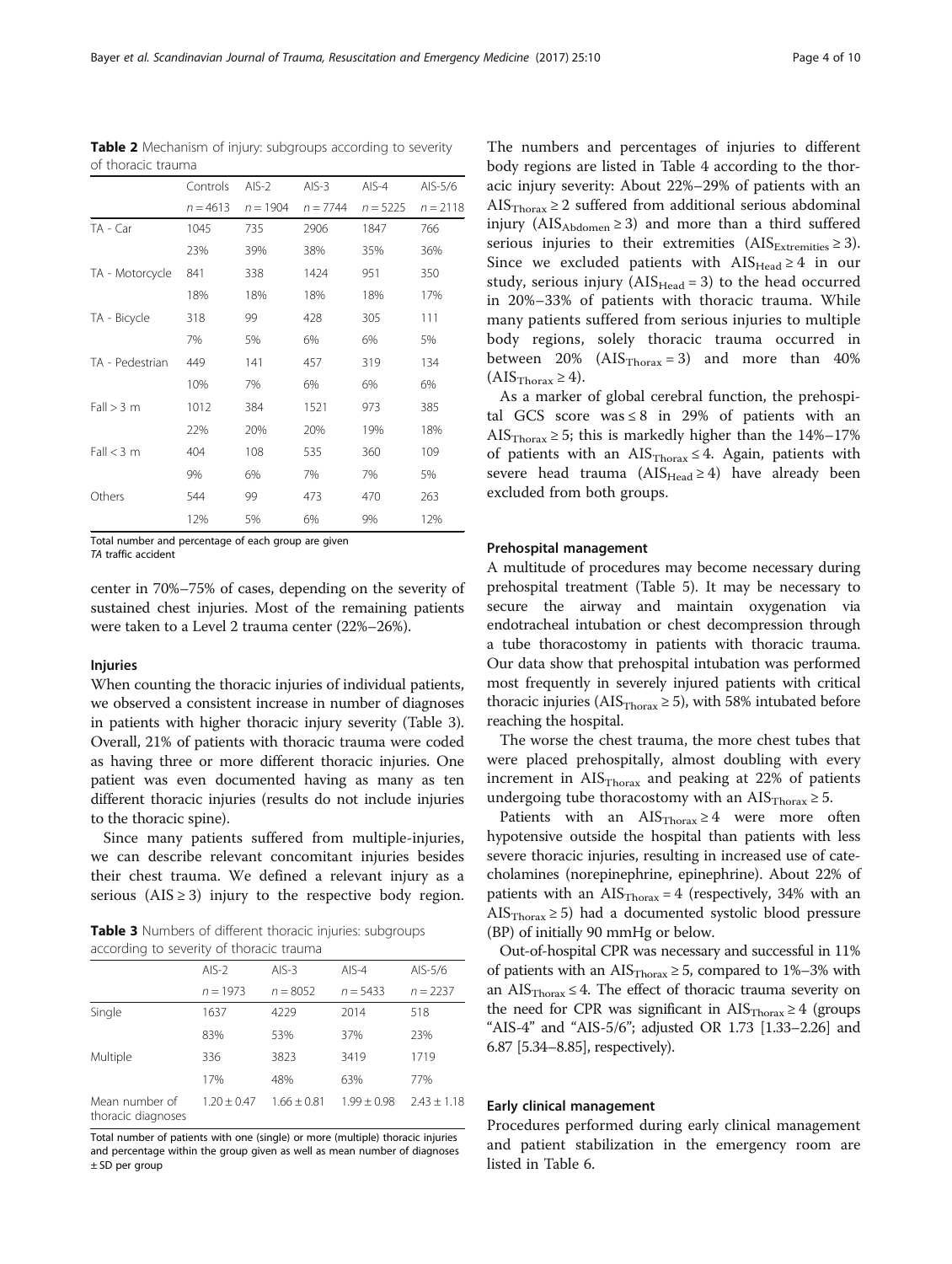|                          | Controls   | $AIS-2$        | $AIS-3$    | $AIS-4$    | AIS-5/6    |
|--------------------------|------------|----------------|------------|------------|------------|
|                          | $n = 4870$ | $n = 1973$     | $n = 8052$ | $n = 5433$ | $n = 2237$ |
| Relevant head            | 1485       | 661            | 2161       | 980        | 445        |
|                          | 31%        | 34%            | 27%        | 18%        | 20%        |
| Relevant abdomen         | 1592       | 577            | 2031       | 1244       | 546        |
|                          | 33%        | 29%            | 25%        | 23%        | 24%        |
| Relevant extremities     | 3086       | 1106           | 3705       | 1903       | 794        |
|                          | 63%        | 56%            | 46%        | 35%        | 36%        |
| Isolated relevant thorax | $\sim$     | $\overline{a}$ | 1591       | 2344       | 931        |
|                          |            |                | 20%        | 43%        | 42%        |
| $GCS \leq 8$             | 617        | 287            | 1185       | 879        | 594        |
|                          | 14%        | 16%            | 16%        | 17%        | 29%        |

<span id="page-4-0"></span>**Table 4** Concomitant injuries: subgroups according to severity of thoracic trauma

Percentages of patients within one AIS<sub>Thorax</sub> group that suffered from an additional injury to another presented body region. Combinations of body regions injured were possible (multiple injured)

Isolated thoracic injuries occurred in the given percentage within one AIS<sub>Thorax</sub> group, the remaining patients suffered from at least one relevant injury to other body regions

Relevant injury is  $AIS \geq 3$ 

Total number of patients with a documented GCS score differs from the initial study group

GCS Glasgow Coma Scale

At presentation in the trauma resuscitation room, a systolic BP below 90 mmHg was recorded most frequently in AIS $_{\text{Thorax}} \geq 4$  (18% AIS $_{\text{Thorax}} = 4$  and 30% AIS $_{\text{Thorax}} \geq 5$ ).

Blood transfusions due to hemorrhagic shock during the initial resuscitation phase were most frequent in patients with critical/maximum thoracic trauma, but overall more patients had to be transfused than were actually in shock. Up to 7% of patients with  $\text{AIS}_{\text{Thorax}} \leq 4$ and 12% of those with  $\text{AIS}_{\text{Thorax}} \geq 5$  received more than 10 units of packed red blood cells (massive transfusion). The effect of thoracic trauma severity on massive transfusion was significant in  $\text{AIS}_{\text{Thorax}} \geq 4$  (groups "AIS-4" and "AIS-5/6"; adjusted OR 1.44 [1.23–1.69] and 2.65 [2.21–3.16], respectively).

Since many patients with an  $\text{AIS}_{\text{Thorax}} \geq 5$  presented in extremis, this resulted in the highest percentage of emergency surgeries (17%, e.g., thoracotomy, laparotomy, etc.) mandating cessation of the implemented trauma resuscitation algorithm. The effect of thoracic trauma severity on performed emergency surgeries was significant in AIS<sub>Thorax</sub>  $\geq$  4 (groups "AIS-4" and "AIS-5/6"; adjusted OR 1.39 [1.14–1.69] and 3.93 [3.18–4.84], respectively).

Whole-body computed tomography (WB-MSCT) was usually performed for radiological work-up, but patients with thoracic trauma ( $AIS<sub>Thorax</sub> \ge 2$ ) underwent comprehensive CT scanning more frequently. When looking at different diagnoses and their severity as reflected in the AISThorax, we tried to determine whether patients

**Table 5** Prehospital management: subgroups according to thoracic trauma severity

|                            | Controls    | $AIS-2$    | $AIS-3$     | $AIS-4$     | AIS-5/6     | All patients |
|----------------------------|-------------|------------|-------------|-------------|-------------|--------------|
| Intubation                 | 1662 (4730) | 754 (1929) | 3274 (7843) | 2320 (5288) | 1268 (2183) | 9278 (21973) |
|                            | 35%         | 39%        | 42%         | 44%         | 58%         | 42%          |
| Chest tube                 | 44 (3626)   | 49 (1439)  | 347 (5718)  | 510 (3983)  | 345 (1564)  | 1295 (16330) |
|                            | 1%          | 3%         | 6%          | 13%         | 22%         | 8%           |
| Systolic BP $\leq$ 90 mmHq | 697 (4257)  | 278 (1761) | 1163 (7138) | 1064 (4790) | 660 (1933)  | 3862 (19879) |
|                            | 16%         | 16%        | 16%         | 22%         | 34%         | 19%          |
| Catecholamines             | 220 (3626)  | 63 (1439)  | 366 (5718)  | 398 (3983)  | 320 (1564)  | 1367 (16330) |
|                            | 6%          | 4%         | 6%          | 10%         | 20%         | 8%           |
| <b>CPR</b>                 | 90 (4714)   | 19 (1924)  | 119 (7802)  | 158* (5272) | 239* (2168) | 625 (21880)  |
|                            | 2%          | 1%         | 2%          | $3\%$ *     | $11\%$ *    | 3%           |

Total numbers and percentages of each group are given with the total number of available datasets for each characteristic in parenthesis

Total patient numbers may vary for each prehospital procedure and characteristic because of incomplete data transmission or transmission of basic datasets. Basic datasets do not include information on chest tube placement or use of catecholamines

\*: The presence of thoracic trauma was significantly associated with the need for CPR in the indicated AIS groups; adjusted for relevant (AIS ≥ 3) trauma to the head, abdomen and extremities

BP blood pressure, CPR cardiopulmonary resuscitation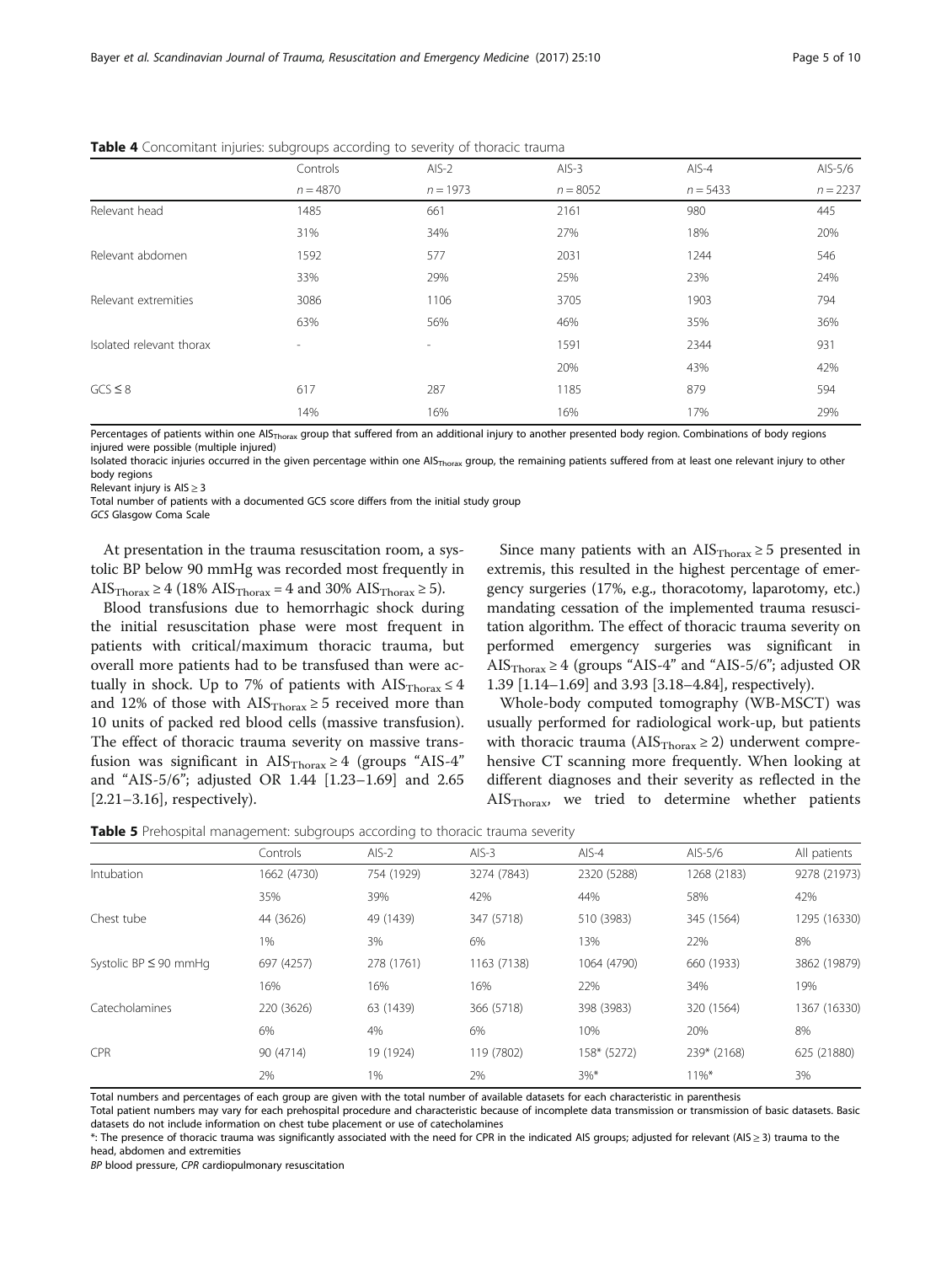|                            | Controls    | $AIS-2$     | $AIS-3$     | $AIS-4$     | AIS-5/6     | All patients  |
|----------------------------|-------------|-------------|-------------|-------------|-------------|---------------|
|                            |             |             |             |             |             |               |
| Systolic BP $\leq$ 90 mmHg | 582 (4399)  | 187 (1797)  | 865 (7291)  | 895 (4934)  | 599 (1971)  | 3128 (20392)  |
|                            | 13%         | 10%         | 12%         | 18%         | 30%         | 15%           |
| <b>PRBC</b>                | 1332 (4844) | 457 (1971)  | 1786 (8016) | 1408 (5366) | 760 (2172)  | 5743 (22369)  |
|                            | 27%         | 23%         | 22%         | 26%         | 35%         | 26%           |
| Massive transfusion        | 353 (4844)  | 105 (1971)  | 384 (8016)  | 380* (5366) | 264* (2172) | 1486 (22369)  |
|                            | 7%          | 5%          | 5%          | 7%*         | $12\%*$     | 7%            |
| Emergency surgery          | 213 (3277)  | 43 (1303)   | 243 (5170)  | 255* (3592) | 230* (1337) | 984 (14687)   |
|                            | 6%          | 3%          | 5%          | $7\%$ *     | $17\%$ *    | 7%            |
| Early surgery              | 1796 (3295) | 696 (1299)  | 2444 (5211) | 1396 (3579) | 473 (1336)  | 6805 (14729)  |
|                            | 55%         | 54%         | 47%         | 39%         | 35%         | 46%           |
| <b>WB-MSCT</b>             | 2898 (4795) | 1443 (1958) | 5868 (7956) | 3737 (5365) | 1479 (2189) | 15425 (22263) |
|                            | 60%         | 74%%        | 74%         | 70%         | 68%         | 69%           |
| Chest tube                 | 84 (3581)   | 147 (1414)  | 1338 (5634) | 1814 (3945) | 958 (1545)  | 4341 (16119)  |
|                            | 2%          | 10%         | 24%         | 46%         | 62%         | 27%           |

<span id="page-5-0"></span>**Table 6** Early clinical management: subgroups according to thoracic trauma severity

Total numbers and percentages of each group are given with the total number of available datasets for each characteristic in parenthesis

Total patient numbers may vary for each procedure and characteristic because of incomplete data transmission or transmission of basic datasets. Basic datasets do not include information on emergency/early surgery and chest tube placement

Massive transfusion:  $\geq 10$  units of packed red blood cells

Emergency surgery: immediate surgery requiring cessation of the implemented trauma resuscitation algorithm

Early surgery: surgery performed prior to ICU admission

\*: The presence of thoracic trauma was significantly associated with the need for massive transfusion or emergency surgery in the indicated AIS groups; adjusted for relevant ( $AIS \geq 3$ ) trauma to the head, abdomen and extremities

BP blood pressure, PRBC packed red blood cells, WB-MSCT whole-body multi-slice computed tomography

undergoing WB-MSCT had higher diagnosis-specific AIS scores than patients with plain radiographs or organselective CT. We did not observe higher AIS scores for flail chest, lung lacerations or hemothorax, but did detect more lung contusions (particularly AIS = 3; 25% vs. 14%), serial rib fractures  $(AIS = 3; 22\%$  vs. 14%) and minor pneumothoraces  $(AIS = 2; 11\%$  vs. 2%) in patients diagnosed by WB-MSCT. Interestingly enough, the WB-MSCTs did not lead to a higher percentage of chest tube placements (26% vs. 29%). However, a growing proportion of patients who underwent tube thoracostomy received chest tubes during the resuscitation period in conjunction with increasing thoracic trauma severity.

## Outcome

Severely injured patients of our collective suffering from more than severe thoracic injuries ( $AIS<sub>Thorax</sub> \ge 4$ ) have considerably higher scores in New ISS, as a measure of overall trauma severity, and an increase in mortality compared to minor thoracic trauma patients (Fig. 1). Patients with increased thoracic trauma severity  $(AIS<sub>Thorax</sub> \ge 4)$ tend to die earlier, while the median length of hospital stay for surviving patients (22 days vs. 25 days) is measurably longer for  $\text{AIS}_{\text{Thorax}} \geq 5$  only (Fig. 1).

# **Discussion**

We present a retrospective analysis of severely injured patients suffering from thoracic trauma of different

magnitude. As in other studies [[8, 10, 17](#page-8-0)–[20](#page-8-0)], our population consists mainly of middle-age males with a mean  $ISS \geq 16$  suffering from blunt trauma. We deliberately excluded patients suffering from severe head trauma  $AIS_{Head} \ge 4$  to prevent confounding, since severe head trauma alone can be an indication for intubation [\[18](#page-8-0)].

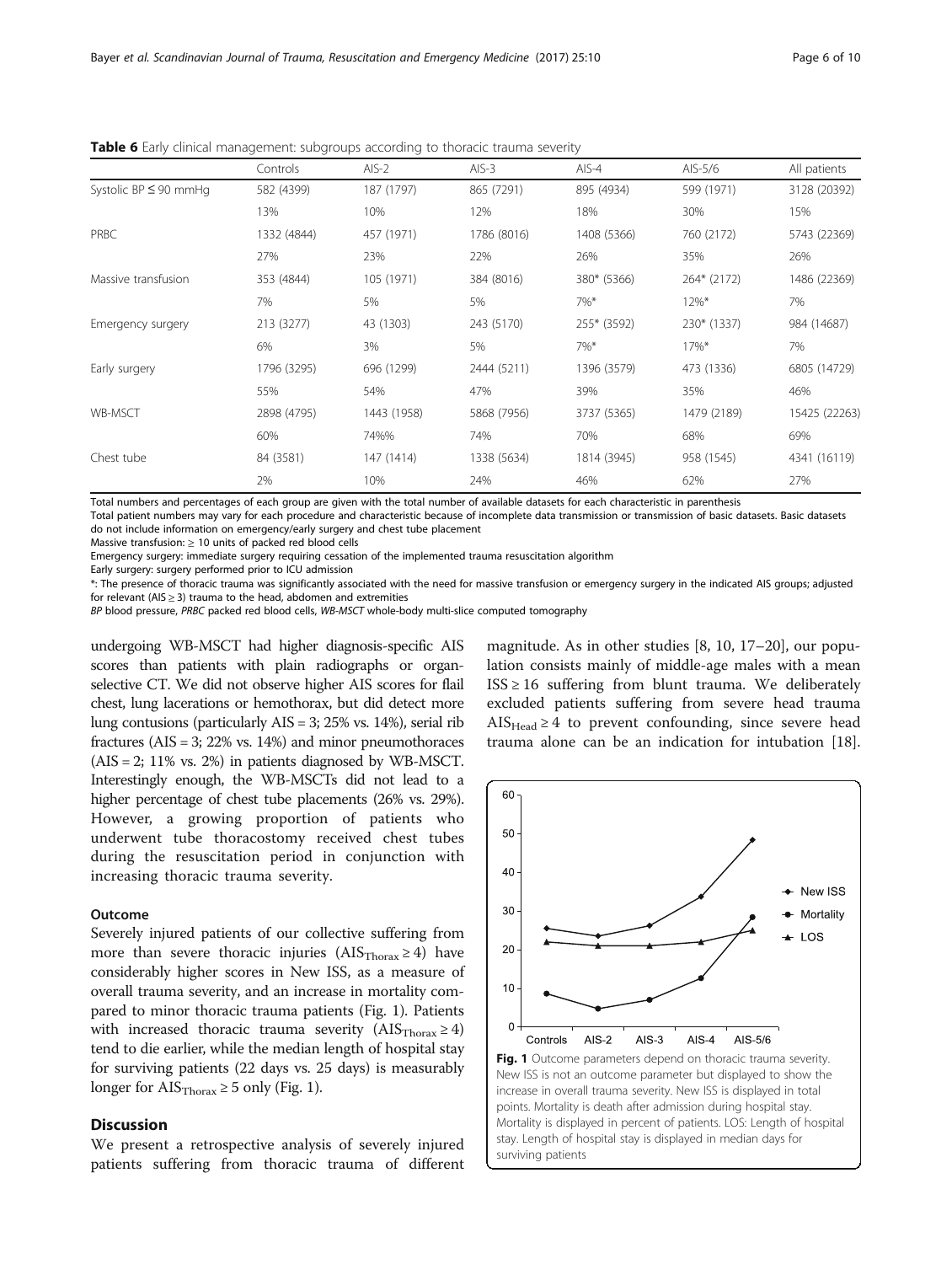This allowed us to distinguish between additional reasons for intubation in severely injured patients due to chest injuries.

When examining the causes that inflicted multiple injuries, we found car accidents to be particularly associated with serious thoracic trauma, in line with other reports [[2, 18, 19\]](#page-8-0).

It has been suggested that patients sustaining trauma to the chest and suffering from three or more rib fractures be transferred to a trauma center, as well as seriously injured patients for whom transportation to a high-volume Level 1 trauma center is recommended [[9](#page-8-0), [21](#page-8-0), [22](#page-8-0)]. In line with the aforementioned recommendation, our patients were treated mainly at Level 1 and Level 2 trauma centers participating in the TR-DGU.

#### Injuries

As one would expect in a population of severely injured patients, we detected an array of injuries to other body regions. Our moderate percentage (18%–20%) of head trauma in patients with an  $\text{AIS}_{\text{Thorax}} \geq 4$  is because we excluded patients with severe head trauma ( $\text{AIS}_{\text{Head}} \geq 4$ ) from our statistical assessment, since higher impact and kinematics causing major thoracic injuries will often result in significant head injuries also.

Higher percentages in concomitant abdominal and extremity injuries in severely injured patients with milder thoracic trauma are, in our opinion, attributable to the fact that to maintain an  $ISS \geq 16$  in the absence of significant thoracic injuries, these must have been compensated by more severe injuries to the extremities and/or the abdomen. Interestingly, about a quarter of patients with severe to critical chest injuries ( $\text{AIS}_{\text{Thorax}} \geq 3$ ) suffered from abdominal injuries that were at least serious ( $\text{AIS}_{\text{Abdomen}} \geq 3$ ) in each group.

The highest rate of patients with cerebral dysfunction we report (29%), expressed as  $GCS \leq 8$ , occurred in severely injured patients with  $\text{AIS}_{\text{Thorax}} \geq 5$ , compared to 14%–17% in AIS $_{\text{Thorax}} \leq 4$ . This is consistent with the highest rate of systolic BP < 90 mmHg in  $\text{AIS}_{\text{Thorax}} \geq 5$ patients, since cerebral dysfunction is an early sign of hypovolemia, in addition to the hypoxia encountered in severe thoracic trauma.

A recent study demonstrated that thoracic injuries in critical trauma patients were independently associated with a delayed diagnosis of injury. The overlooked injuries affected the chest and every other body region to varying degrees. The authors note that clinicians are easily distracted or preoccupied by more obvious or threatening conditions [[23\]](#page-8-0). It is therefore not surprising that chest injuries are overlooked, even in thoracic trauma patients, as we identified higher rates of multiple injuries to the chest with higher  $\text{AIS}_{\text{Thorax}}$ . Most of the patients in our investigation

underwent WB-MSCT for comprehensive diagnostic workup, as recommended [[24\]](#page-8-0). This is no doubt why we detected a plethora of injuries (up to  $2.43 \pm 1.18$ ) injuries) in thoracic trauma by computed tomography, which is known to be more sensitive than plain radiographs [[25\]](#page-8-0).

#### Prehospital and early clinical management

The prehospital management of severely injured patients varies with the extent of chest trauma. We noted a major increase in prehospital intubation rates in patients with  $\text{AIS}_{\text{Thoray}} = 4$  to  $\geq 5$  (44% vs. 58%), consistent with previous intubation and ventilation rates reported to be between 50 and 70% depending on the severity of the initial blunt thoracic trauma [[4, 26](#page-8-0), [27](#page-8-0)].

Continuously-rising rates of chest tube insertion were documented for our patient cohorts in conjunction with increasing  $\text{AIS}_{\text{Thorax}}$ . Overall, 8% (1%–22%) required preclinical chest tube placement, rising to overall 27% (2%–62%) chest tube placements during the early hospital resuscitation phase. Higher frequencies of prehospital thoracic decompression with increasing  $\text{AIS}_{\text{Thorax}}$  are in line with other reports [\[28](#page-8-0)]. Additionally, our rates of chest tube placements are within published rates of 44%–53% in patients presenting to the hospital with severe chest trauma [[27](#page-8-0), [29\]](#page-8-0), and a rate of about 25% in patients presenting with major trauma [[29](#page-8-0), [30](#page-8-0)]. On the other hand, the rate of overall chest tube insertions in severely injured patients was recently reported to be dropping [\[30\]](#page-8-0). Reasons for the increase in chest tube placements we documented may be more severe pneumo- and hemothoraces with higher  $\text{AIS}_{\text{Thorax}}$  scores and, within the  $\text{AIS}_{\text{Thorax}} = 5$  group, mandatory chest decompression because of tension pneumothorax.

When considering our patient groups' circulatory condition, it is important to note that up to  $\text{AIS}_{\text{Thorax}} = 3$ , the reported rates of systolic BP below 90 mmHg followed by catecholamine administration did not differ. The first increase in the incidence of hypotension (systolic BP < 90 mmHg) and catecholamine use appears with  $\text{AIS}_{\text{Thorax}} = 4$ , and even more substantially in AIS<sub>Thorax</sub>  $\geq$  5, where a third reportedly had been in shock. This might be due to the fact that, for example, relevant hemothorax involving a blood loss exceeding 1000 ml is coded as  $\text{AIS}_{\text{Thorax}} = 4$ , while tension pneumothorax is  $\text{AIS}_{\text{Thorax}} = 5$ . Injuries to the chest coded as  $\text{AIS}_{\text{Thorax}}$  < 4 seem to have an additional impact on circulation in severely injured patients.

Not contradictory is the rate of prehospital CPR in our population of severely injured patients, where about 1%–3% with an  $\text{AIS}_{\text{Thorax}} \leq 4$  underwent CPR. Past studies reporting on patients from the TR-DGU describe about 3% of severely injured patients undergoing CPR attempts outside the hospital [[31\]](#page-8-0). There is a discrepancy in our  $\text{AIS}_{\text{Thorax}} \geq 5$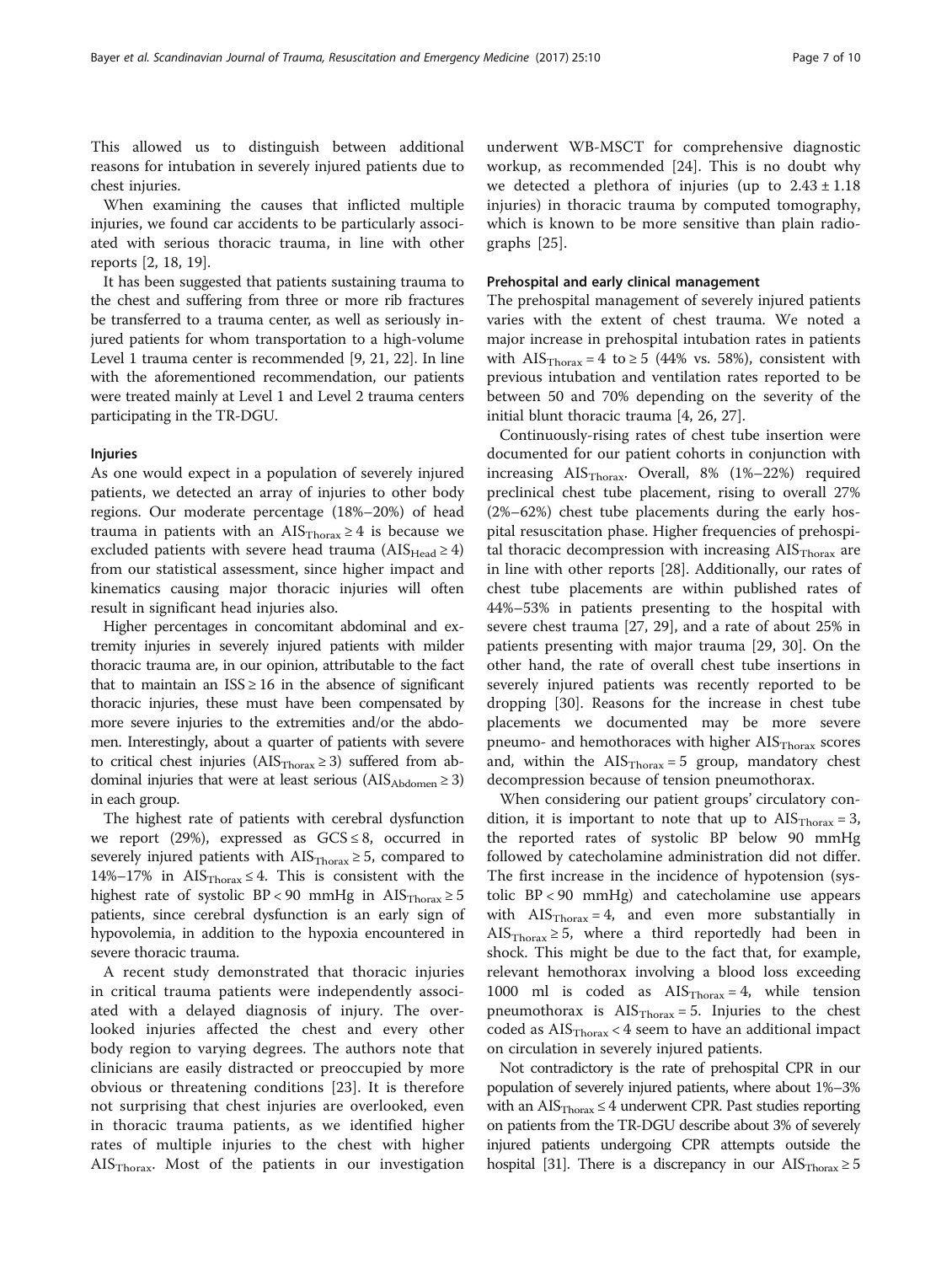patients, 11% of whom underwent CPR due to greater chest trauma severity and reached the hospital showing signs of life. Furthermore, the highest rate of prehospital chest tube placement occurred in patients with  $\text{AIS}_{\text{Thorax}} \geq 5$ , 22% of whom received this therapy. Presumably, tension pneumothoraces – one possibility for an  $\text{AIS}_{\text{Thorax}} = 5$  score – resulted in cardiopulmonary arrest and, when properly treated via chest decompression, the appropriate management to facilitate sufficient CPR occurred as well. This might be why prehospital chest tube insertion has been observed to be a strong predictor for survival in the resuscitation of patients in traumatic cardio-respiratory arrest [[32\]](#page-8-0), and correlates with findings that 13% of traumatic cardiac arrests were ascribed to tension pneumothoraces [\[33\]](#page-8-0). Taken together, this highlights the fact that the most common management error in traumatic cardiac arrest is failing to decompress the tension pneumothorax [\[32,](#page-8-0) [34](#page-9-0)]. With the results of our study we can emphasize that severe thoracic trauma is a significant cause for CPR in the severely injured patient.

The application of packed red blood cells and massive transfusion was most frequent (35% and 12%, respectively) in patients with  $\text{AIS}_{\text{Thorax}} \geq 5$ , which is consistent with the highest rate of systolic BP < 90 mmHg during the early clinical resuscitation phase. Overall, we report rates of 26% of patients requiring transfusions and 7% undergoing massive transfusion, resembling other reported rates of 24% and 5.6% in multiple-injury patients [[20](#page-8-0)]. Consistent with this, we found 17% of severely injured patients with an AIS<sub>Thorax</sub>  $\geq$  5 in such dire straits that they required emergency surgery. Additionally, we were able to show that massive transfusion and emergency surgery is significantly associated with severe thoracic trauma ( $\text{AIS}_{\text{Thorax}} \geq$ 4) in severely injured patients.

#### **Outcome**

Consistent with others, we report an increasing mortality with thoracic trauma severity. Albeit, our reported mortality is lower than previously published, which may in part be due to our deliberate exclusion of patients with severe head injury [\[3](#page-8-0), [19](#page-8-0)]. Our reported median times of overall hospital stay are about comparable to the shorter of the previously-reported mean stays of 20 days – 38 days [\[19\]](#page-8-0). Interestingly, we found the longest inpatient periods with AIS $_{\text{Thorax}} \geq 5$ . This is in contrast to previous results [[19\]](#page-8-0), yet we included only surviving patients in our analysis. Patients with higher  $\text{AIS}_{\text{Thorax}}$  might experience an earlier death compared to others, thus statistically shortening the inpatient period, if not controlled for by exclusion.

#### Limitations

This study has several limitations. One is its retrospective nature. Not all data were recorded on some

procedures and characteristics, but those cases were still comprehensive. All hospitals participating in the TR-DGU submit to regular audits and sample tests are performed to ensure data quality. However, the documentation's validity is not controlled by external monitoring as in prospective trials [\[35](#page-9-0)].

Additionally, patients from different European hospitals are included in this study. Although mainly Level 1 and 2 trauma centers contribute to this database, we cannot comment on locally implemented protocols or specialized training (e.g., ATLS®) for trauma care. But the vast majority of our patients received care in German hospitals where training in ATLS® courses and protocols has been established since 2003 [\[36](#page-9-0)]. During the years of our study this standardized training spread to participating hospitals, and presumably over time our patient cohort received similar early clinical treatment according to their injury severity. Nevertheless, contributing hospitals to the database change over time and so does the mixture of participating trauma center levels.

In our study, we excluded patients with severe head injury ( $\text{AIS}_{\text{Head}} \geq 4$ ) to minimize confounding and, as a result, our findings cannot be readily transferred to severely injured patients sustaining additional major head trauma.

## Conclusions

Severely injured patients are always challenging, even more so when they have suffered critical trauma to the chest. We have detected a growing number of diagnoses involving greater thoracic trauma severity, which results in more complex patients. We also noted that prehospital intubation and chest tube placement took place more often in patients presenting more severe thoracic trauma. While  $AIS<sub>Thorax</sub> \leq 3$  did not lead to increased rates of prehospital systolic BP below 90 mmHg or catecholamine use, AIS $_{\text{Thorax}} \geq 4$  did reveal a relevant impact on the circulatory system. This observation is supported by the fact that in all patients admitted to a hospital, an  $\text{AIS}_{\text{Thorax}} \geq 5$  correlated with the highest rate of prehospital cardiopulmonary resuscitation.

In the early clinical resuscitation phase requiring blood transfusions, mass transfusions and emergency surgeries, an AIS $_{\text{Thorax}} \geq 5$  in severely injured patients frequently meant massive transfusions and emergency surgery during early hospital care. Not surprisingly, this is the most challenging group to take care of.

#### Abbreviations

AIS: Abbreviated injury scale; BP: Blood pressure; CPR: Cardiopulmonary resuscitation; DGU: Deutsche Gesellschaft für Unfallchirurgie; EMS: Emergency medical service personnel; GCS: Glasgow coma scale; ICU: Intensive care unit; ISS: Injury severity score; LOS: Length of hospital stay; NISS: New ISS; OR: Odds ratio; PRBC: Packed red blood cells; SD: Standard deviation; TA: Traffic accident; TR-DGU: The TraumaRegister DGU®; WB-MSCT: Whole-body computed tomography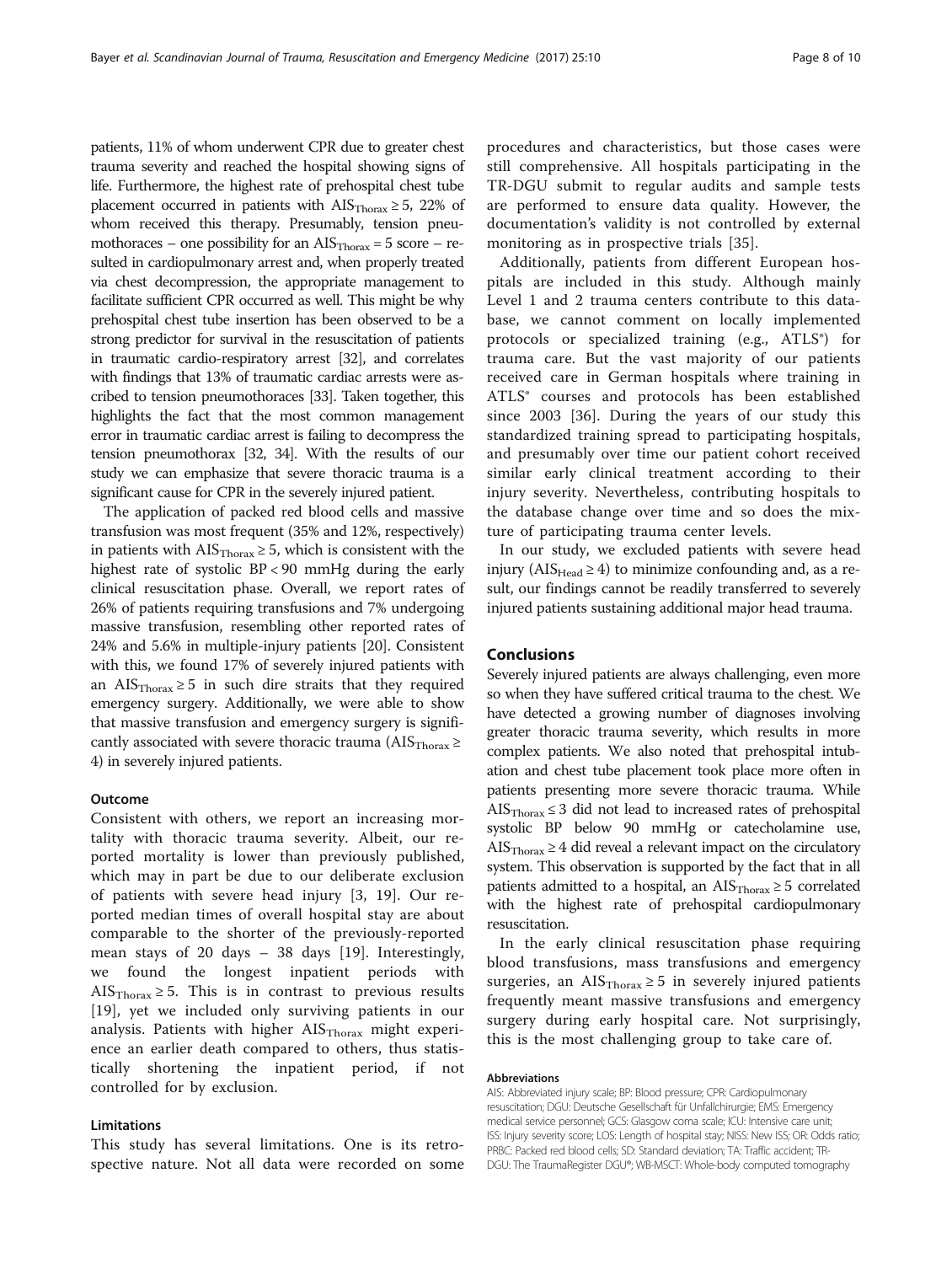#### <span id="page-8-0"></span>Acknowledgements

The authors thank Carole Cürten and Joanne Eysell for professional language editing.

The article processing charge was funded by the German Research Foundation (DFG) and the Albert Ludwigs University Freiburg in the funding program Open Access Publishing.

Participating hospitals are listed in alphabetical order under [http://](http://www.traumaregister-dgu.de) [www.traumaregister-dgu.de.](http://www.traumaregister-dgu.de)

#### Funding

No funding was received for this study.

#### Availability of data and material

The datasets used and/or analyzed during the current study are available from the corresponding author on reasonable request.

#### Authors' contributions

JB conceived and designed the study, interpreted the data and drafted the manuscript. RL was in charge of the statistical reports. RL, SR, JK, NS and TH contributed to the study design, interpreted the data and critically revised the manuscript. All authors read and approved the final manuscript.

#### Competing interests

The authors declare that they have no competing interests.

#### Consent for publication

Not applicable.

#### Ethics approval and consent to participate

The study was approved by the University of Freiburg Ethics Committee (EK 358/15) and informed consent was waived.

#### Author details

<sup>1</sup>Department of Orthopedics and Trauma Surgery, Medical Center -Albert-Ludwigs-University of Freiburg, Faculty of Medicine, Albert-Ludwigs-University of Freiburg, Hugstetter Str. 55, 79106 Freiburg, Germany. <sup>2</sup>IFOM-Institute for Research in Operative Medicine, University Witten/Herdecke, Faculty of Health, Cologne, Germany. <sup>3</sup>Committee on Emergency Medicine, Intensive Care and Trauma Management of the German Trauma Society (Sektion NIS), Berlin, Germany.

#### Received: 3 May 2016 Accepted: 25 January 2017 Published online: 02 February 2017

#### References

- 1. Vecsei V, Arbes S, Aldrian S, Nau T. Chest injuries in polytrauma. Eur J Trauma. 2005;31:239–43.
- 2. Ried M, Bein T, Philipp A, Muller T, Graf B, Schmid C, et al. Extracorporeal lung support in trauma patients with severe chest injury and acute lung failure: a 10-year institutional experience. Crit Care. 2013;17(3):R110.
- 3. Bardenheuer M, Obertacke U, Waydhas C, Nast-Kolb D. Epidemiology of the severely injured patient. A prospective assessment of preclinical and clinical management. AG Polytrauma of DGU [German]. Unfallchirurg. 2000;103(5):355–63.
- 4. Barone JE, Pizzi WF, Nealon Jr TF, Richman H. Indications for intubation in blunt chest trauma. J Trauma. 1986;26(4):334–8.
- Pepe PE, Hudson LD, Carrico CJ. Early application of positive endexpiratory pressure in patients at risk for the adult respiratory-distress syndrome. N Engl J Med. 1984;311(5):281–6.
- Putensen C, Waibel U, Koller W, Putensen-Himmer G, Beck E, Benzer H. Acute lung failure following thoracic trauma [German]. Anaesthesist. 1990;39(10):530–4.
- 7. Pressley CM, Fry WR, Philp AS, Berry SD, Smith RS. Predicting outcome of patients with chest wall injury. Am J Surg. 2012;204(6):910–3.
- Geiger EV, Lustenberger T, Wutzler S, Lefering R, Lehnert M, Walcher F, et al. Predictors of pulmonary failure following severe trauma: a trauma registry-based analysis. Scand J Trauma Resusc Emerg Med. 2013;21:34.
- 9. Bergeron E, Lavoie A, Clas D, Moore L, Ratte S, Tetreault S, et al. Elderly trauma patients with rib fractures are at greater risk of death and pneumonia. J Trauma. 2003;54(3):478–85.
- 10. Di Bartolomeo S, Sanson G, Nardi G, Scian F, Michelutto V, Lattuada L. A population-based study on pneumothorax in severely traumatized patients. J Trauma. 2001;51(4):677–82.
- 11. Leone M, Bregeon F, Antonini F, Chaumoitre K, Charvet A, Ban LH, et al. Long-term outcome in chest trauma. Anesthesiology. 2008;109(5):864–71.
- 12. Gaillard M, Herve C, Mandin L, Raynaud P. Mortality prognostic factors in chest injury. J Trauma. 1990;30(1):93–6.
- 13. Inthorn D, Huf R. Thoracic trauma in multiple trauma [German]. Anasthesiol Intensivmed Notfallmed Schmerzther. 1992;27(8):498–501.
- 14. Gennarelli TA, Wodzin E. AIS 2005. Barrington: Association for the Advancement of Automotive Medicine; 2005.
- 15. Baker SP, O'Neill B, Haddon Jr W, Long WB. The injury severity score: a method for describing patients with multiple injuries and evaluating emergency care. J Trauma. 1974;14(3):187–96.
- 16. Osler T, Baker SP, Long W. A modification of the injury severity score that both improves accuracy and simplifies scoring. J Trauma. 1997;43(6):922–5.
- 17. Dai D, Yuan Q, Sun Y, Yuan F, Su Z, Ding J, et al. Impact of thoracic injury on traumatic brain injury outcome. PLoS One. 2013;8(9):e74204.
- 18. Ruchholtz S, Waydhas C, Ose C, Lewan U, Nast-Kolb D. Prehospital intubation in severe thoracic trauma without respiratory insufficiency: a matched-pair analysis based on the Trauma Registry of the German Trauma Society. J Trauma. 2002;52(5):879–86.
- 19. Hildebrand F, Giannoudis PV, Griensven M, Zelle B, Ulmer B, Krettek C, et al. Management of polytraumatized patients with associated blunt chest trauma: a comparison of two European countries. Injury. 2005;36(2):293–302.
- 20. Fröhlich M, Lefering R, Probst C, Paffrath T, Schneider MM, Maegele M, et al. Epidemiology and risk factors of multiple-organ failure after multiple trauma: an analysis of 31,154 patients from the TraumaRegister DGU. J Trauma Acute Care Surg. 2014;76(4):921–7.
- 21. Lee RB, Bass SM, Morris Jr JA, MacKenzie EJ. Three or more rib fractures as an indicator for transfer to a Level I trauma center: a population-based study. J Trauma. 1990;30(6):689–94.
- 22. Minei JP, Fabian TC, Guffey DM, Newgard CD, Bulger EM, Brasel KJ, et al. Increased trauma center volume is associated with improved survival after severe injury: results of a resuscitation outcomes consortium study. Ann Surg. 2014;260(3):456–65.
- 23. Lee WC, Chen CW, Lin YK, Lin TY, Kuo LC, Cheng YC, et al. Association of head, thoracic and abdominal trauma with delayed diagnosis of co-existing injuries in critical trauma patients. Injury. 2014;45(9):1429–34.
- 24. Huber-Wagner S, Lefering R, Qvick LM, Korner M, Kay MV, Pfeifer KJ, et al. Effect of whole-body CT during trauma resuscitation on survival: a retrospective, multicentre study. Lancet. 2009;373(9673):1455–61.
- 25. Langdorf MI, Medak AJ, Hendey GW, Nishijima DK, Mower WR, Raja AS, et al. Prevalence and clinical import of thoracic injury identified by chest computed tomography but not chest radiography in blunt trauma: multicenter prospective cohort study. Ann Emerg Med. 2015;66(6):589–600.
- 26. Johnson JA, Cogbill TH, Winga ER. Determinants of outcome after pulmonary contusion. J Trauma. 1986;26(8):695–7.
- 27. Dehghan N, de Mestral C, McKee MD, Schemitsch EH, Nathens A. Flail chest injuries: a review of outcomes and treatment practices from the National Trauma Data Bank. J Trauma Acute Care Surg. 2014;76(2):462–8.
- 28. Bulger EM, Nathens AB, Rivara FP, MacKenzie E, Sabath DR, Jurkovich GJ. National variability in out-of-hospital treatment after traumatic injury. Ann Emerg Med. 2007;49(3):293–301.
- 29. Heng K, Bystrzycki A, Fitzgerald M, Gocentas R, Bernard S, Niggemeyer L, et al. Complications of intercostal catheter insertion using EMST techniques for chest trauma. ANZ J Surg. 2004;74(6):420–3.
- 30. Probst C, Pape HC, Hildebrand F, Regel G, Mahlke L, Giannoudis P, et al. 30 years of polytrauma care: An analysis of the change in strategies and results of 4849 cases treated at a single institution. Injury. 2009;40(1):77–83.
- 31. Gräsner JT, Wnent J, Seewald S, Meybohm P, Fischer M, Paffrath T, et al. Cardiopulmonary resuscitation traumatic cardiac arrest—there are survivors. An analysis of two national emergency registries. Crit Care. 2011;15(6):R276.
- 32. Huber-Wagner S, Lefering R, Qvick M, Kay MV, Paffrath T, Mutschler W, et al. Outcome in 757 severely injured patients with traumatic cardiorespiratory arrest. Resuscitation. 2007;75(2):276–85.
- 33. Kleber C, Giesecke MT, Lindner T, Haas NP, Buschmann CT. Requirement for a structured algorithm in cardiac arrest following major trauma: epidemiology, management errors, and preventability of traumatic deaths in Berlin. Resuscitation. 2014;85(3):405–10.